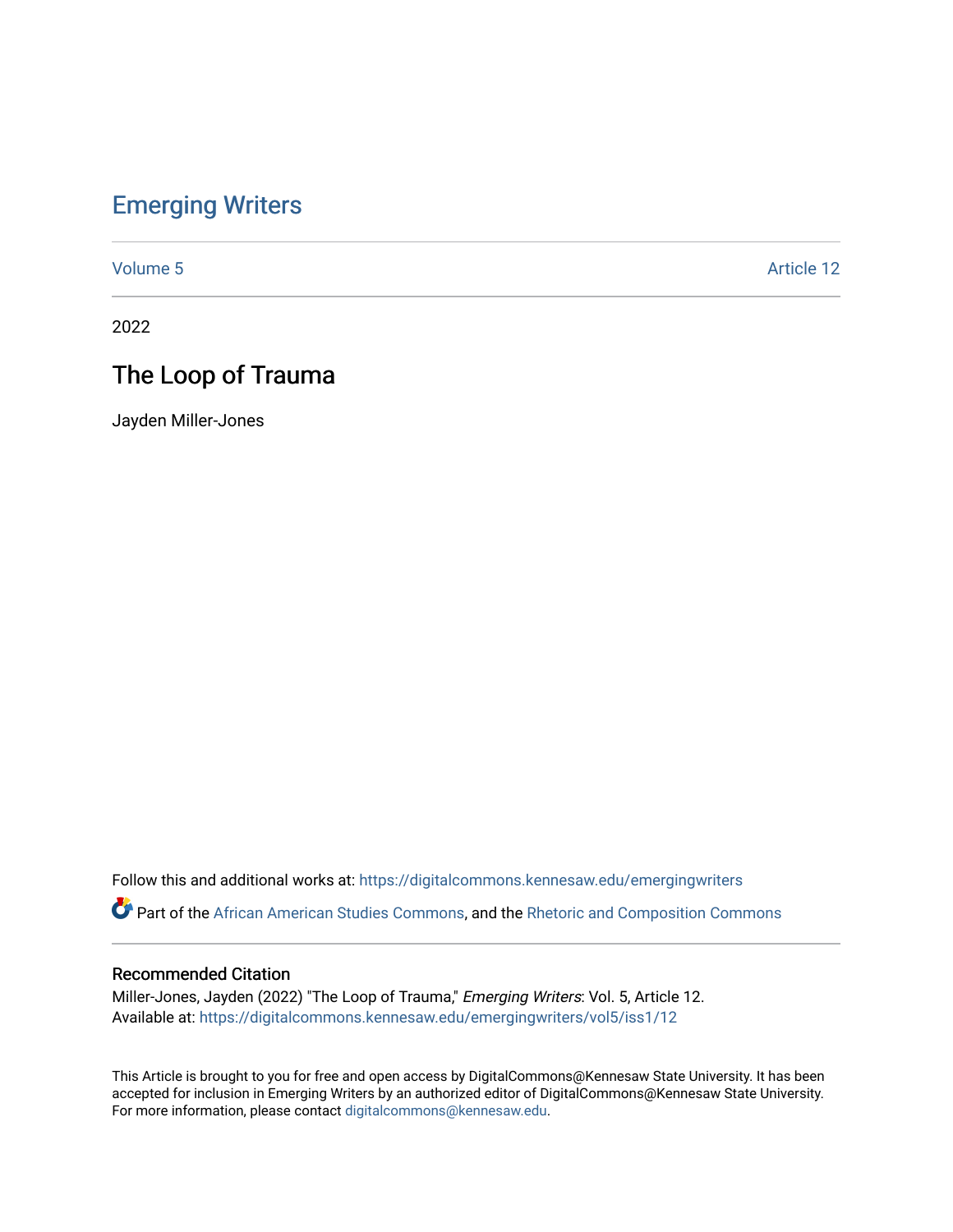# The Loop of Trauma by Jayden Miller-Jones

On April 15, 2021, *The New York Times* posted an article stating that the national suicide rate was decreasing across the nation (Rabin). On the outside this statistic looks immensely positive. However, a harsher, deadlier, and extremely depressing statistic begins to rear its head when taking a deeper look. While the majority of suicides are decreasing across the nation as a whole, the suicide rate within the black community is skyrocketing to numbers never before seen. I was stunned by this news when I first saw it. What could possibly be happening within our community to make our suicide rates this high? The truth is the Black community is stuck in an everlasting loop of trauma, and the majority of us don't have the ability to talk about it or the knowledge of how to deal with it.

It's important to understand the stigma and context of mental health within the Black community when confronting a statistic as scary as this one. From the moment we stepped foot in America, the Black community has been fighting, whether that be fighting to free ourselves from the chains of slavery, fighting for basic human rights, or fighting to be given the same chances as other people. The Black community has been in, what feels like, a never-ending war with the world. It is because of this that we often tend to ignore how we truly feel. We are convinced that we simply don't have time to. We bury the emotions within our subconscious because it's what we believe to be the "courageous" thing to do. From unfair treatment in the workplace to violent attacks by those who are meant to protect us, we are bombarded by what seems like endless trauma, and no one appears to be worried about how that makes us feel. These

1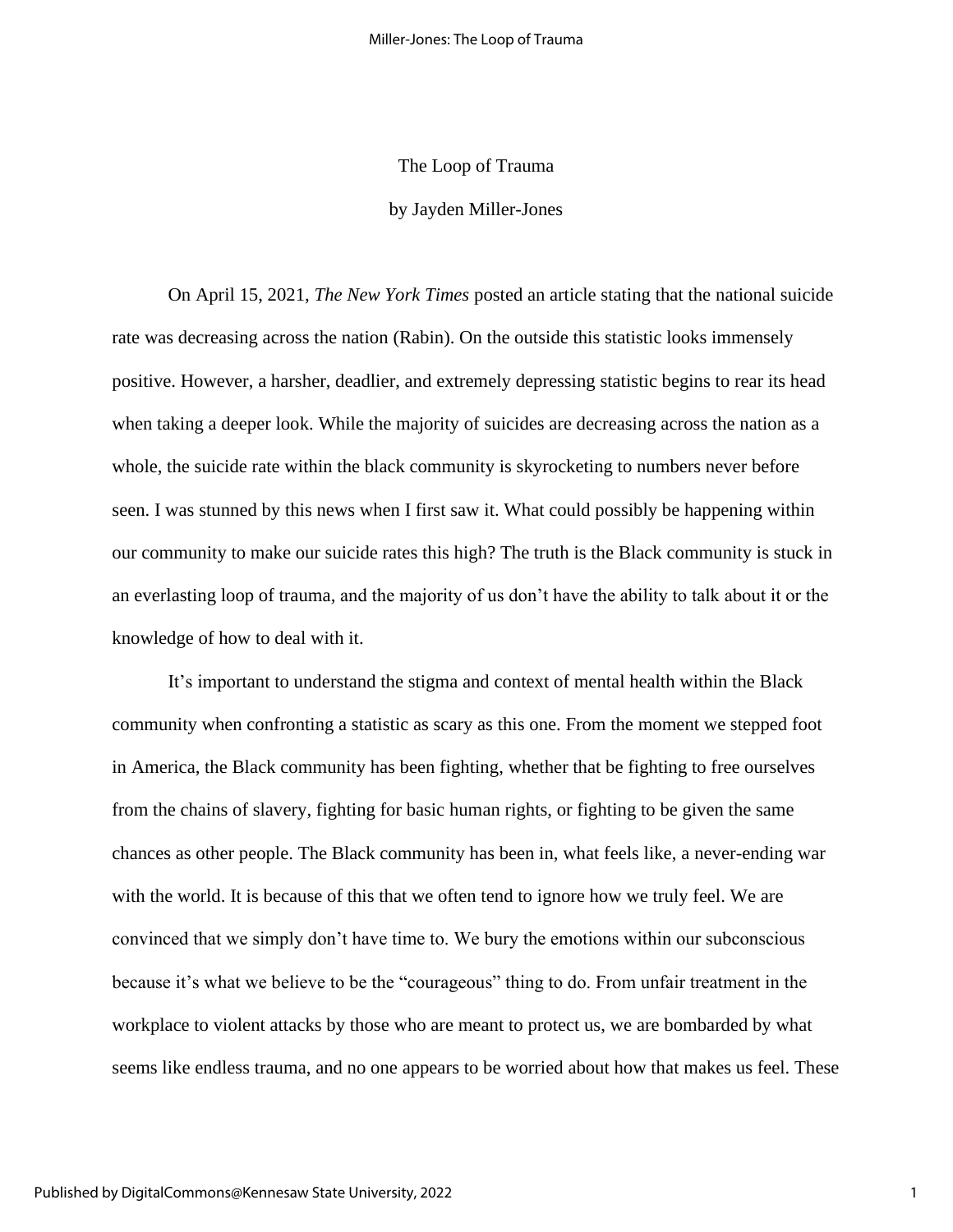mental issues begin to fester as a result of never getting solved. They grow into a colossal burden that we feel stuck carrying on our shoulders, only to pass it down to our children, who pass it down to their children. It creates a snowball of generational trauma that goes unsolved.

Burying your emotions is not courageous. Giving in to your demons and letting them consume you is not courageous. As a Black man I understand the pressure that we all feel; I've felt it myself more times than I can count, that feeling of being forced to swim in shark-infested waters, that feeling that you're in a fight with life itself, but you have no weapons, no protection, and nobody to help you. That feeling that you're never able to truly get rid of. It's difficult to talk about. Even now writing this I have trouble describing it. It's like a burden that all of us are forced to carry.

We don't have to carry this burden on our own though. The reality is, all of us understand this indescribable feeling. We need to make it more acceptable in the Black community to talk about our emotions. This responsibility falls on parents and other influential leaders within our communities. Conversations about mental health need to become more commonplace. Simple questions like, "Are you okay?" or "How are you feeling?" will allow us to begin the healing process. Just being around for the people you care about is more than enough.

The Black community is in pain. We don't have to stay like this though. There are ways we can change this. First, we can start by bringing awareness to the problem. Black influencers need to speak out on issues regarding mental health. Doing this will make it more commonplace for the average Black person to talk about their problems. Social work like therapy and other counseling methods need to be destigmatized. Therapy isn't mandatory though. While professional help is beneficial, sometimes just simply talking about your troubles can help. We are fighting an uphill battle within this community, but the summit is near. We can lead happier,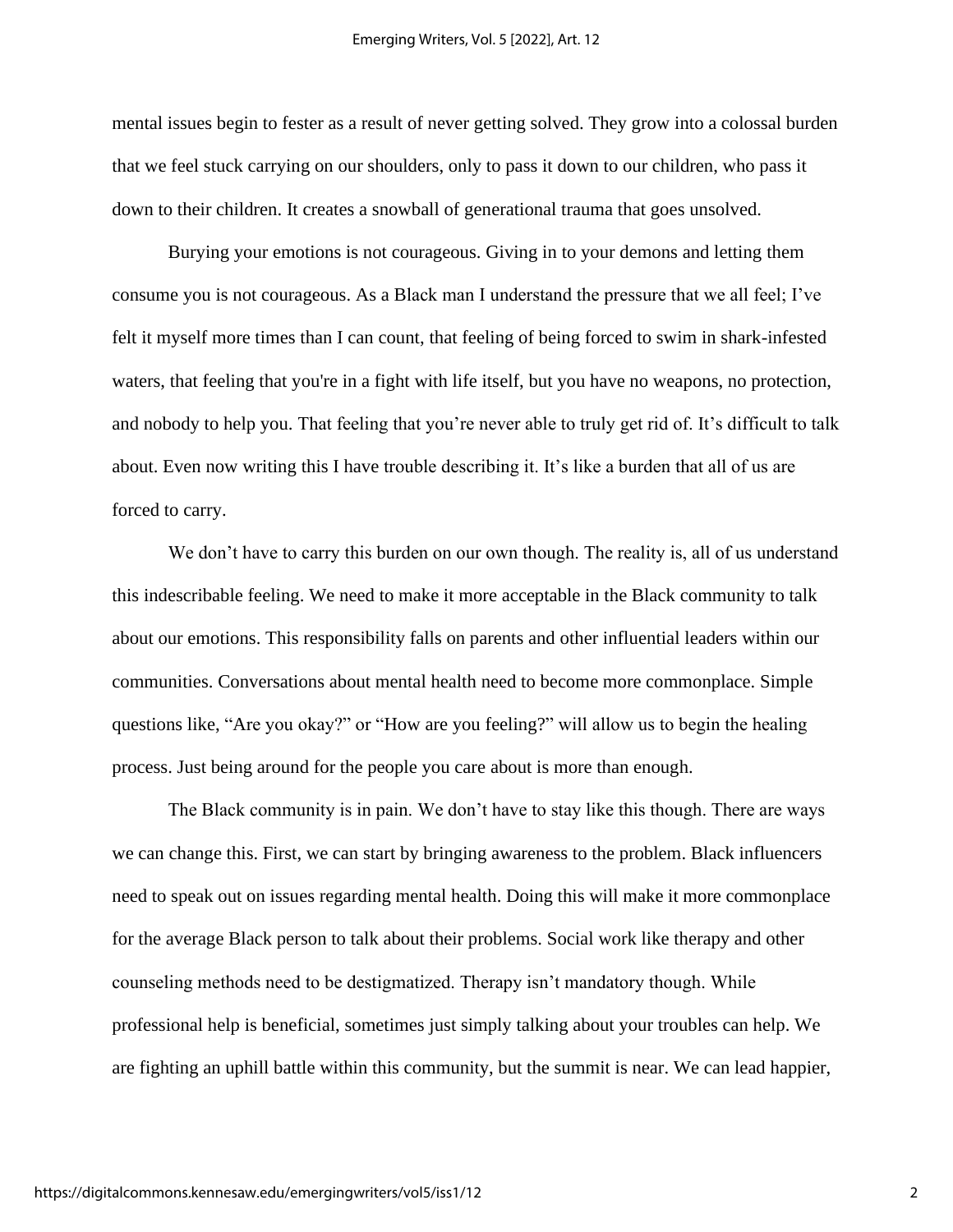healthier lives. It takes the will of everyone though. From the influencers, to parents, to children, it's up to each and every member of the Black community to help mend this wound. With enough effort, the Black community can begin to heal.